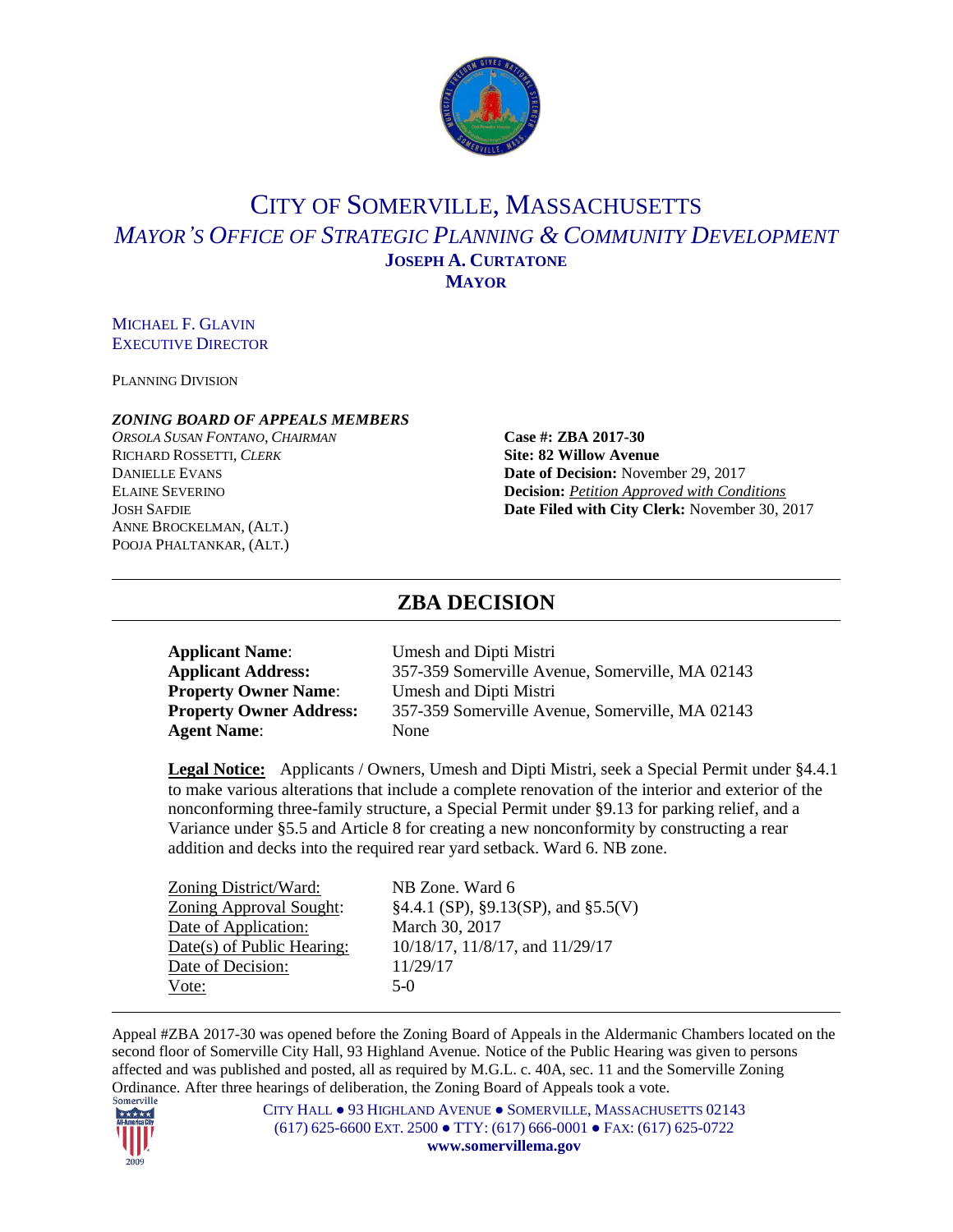# **DESCRIPTION:**

The proposal will include a full gut renovation of the entire interior and exterior of the dwelling. One unit (four bedrooms) will occupy the basement and first floor, a second unit (two bedrooms) will occupy the second floor, and a third unit (three bedrooms) will occupy the third floor. The proposal also includes a six foot one-story addition in the rear of the structure with a deck extended off of that for another eight feet. The second floor will include a deck above the first story rear addition and the third floor will include a smaller deck that is stepped back above the second floor. In total, the rear portion of the structure is proposed to extend toward the rear property line 14 additional feet, including the deck, from the existing rear wall. Other exterior alterations include changing the fenestration patterns on the left, right, and rear elevations and constructing a ramp on the right to access the front porch to accommodate a disabled son of the Applicants/Owners who will be occupying the ground floor and basement unit.

# **FINDINGS FOR SPECIAL PERMIT (SZO §4.4.1 and §9.13):**

In order to grant a special permit, the SPGA must make certain findings and determinations as outlined in §5.1.4 of the SZO. This section of the report goes through §5.1.4 in detail.

1. Information Supplied:

The Board finds that the information provided by the Applicant conforms to the requirements of §5.1.2 of the SZO and allows for a comprehensive analysis of the project with respect to the required Special Permits.

2. Compliance with Standards: *The Applicant must comply "with such criteria or standards as may be set forth in this Ordinance which refer to the granting of the requested special permit."*

# *Article 4: Nonconforming Uses and Structures.*

The structure is currently nonconforming with respect to the following dimensional requirements: left side yard setback and the number of parking spaces.

Section 4.4.1 states that *"[l]awfully existing nonconforming structures other than one- and two-family dwellings may be enlarged, extended, renovated or altered only by special permit authorized by the SPGA in accordance with the procedures of Article 5. The SPGA must find that such extension, enlargement, renovation or alteration is not substantially more detrimental to the neighborhood than the existing nonconforming building. In making the finding that the enlargement, extension, renovation or alteration will not be substantially more detrimental, the SPGA may consider, without limitation, impacts upon the following: traffic volumes, traffic congestion, adequacy of municipal water supply and sewer capacity, noise, odor, scale, on-street parking, shading, visual effects and neighborhood character."*

The proposal is to make alterations to the nonconforming structure within the required left side yard, which is  $1/3$  the height of the building (or 12 feet) for a lot in the NR district that abuts a lot in the RA district. Alterations within the left side yard include: rearranging the fenestration, expanding the size of the gambrel dormer, and extended the length of the building (requires a Variance see Sect. III of this report).

In considering a special permit under §4.4 of the SZO, the Board finds that the alterations/use proposed would not be substantially more detrimental to the neighborhood than the existing structure/use. The

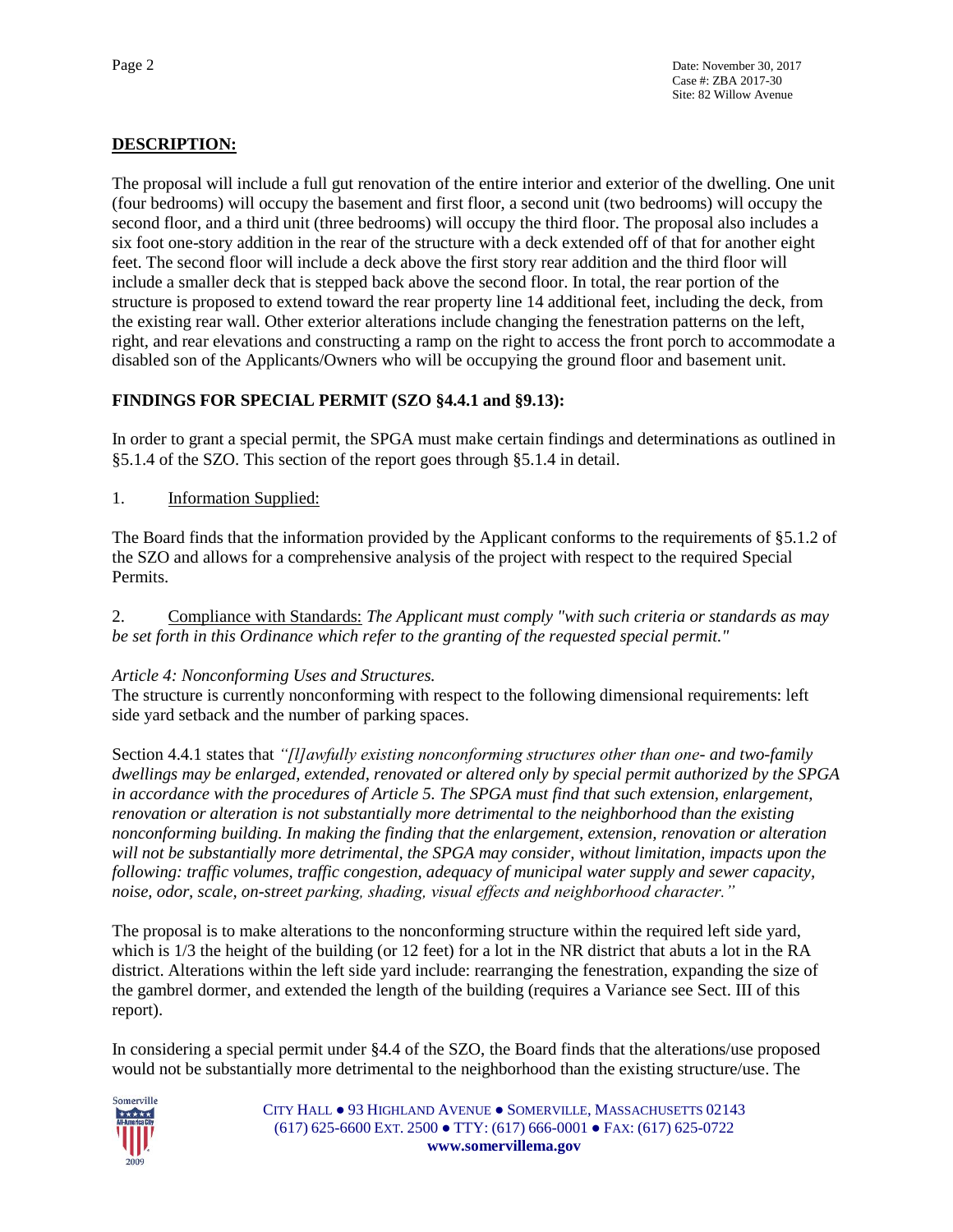proposal has been designed with setbacks that minimally impact the neighbors and the dimensional requirements for lot area per dwelling unit, ground coverage, landscaped area, floor area ratio (FAR), and building height/number of stories will continue to be conforming to the requirements of the SZO. There are no minimum requirements for lot area, front yard setback, right yard setback, and pervious area for the NB district in this case.

*Article 9: Off-Street Parking and Loading.*

|                       | Existing                 |            | Proposed                 |                  |
|-----------------------|--------------------------|------------|--------------------------|------------------|
| Unit #1               | 1 BR                     | 1.5 spaces | 4 BRs                    | 2 spaces         |
| Unit #2   1 BR        |                          | 1.5 spaces |                          | 2 BRs 1.5 spaces |
| Unit #3 $\vert$ 2 BRs |                          | 1.5 spaces |                          | 3 BRs 2 spaces   |
| Total                 | 4.5 spaces round up to 5 |            | 5.5 spaces round up to 6 |                  |

SZO §9.13 allows for sites with nonconforming parking to apply for a Special Permit to modify parking requirements if the total number of spaces is six or fewer. The locus is currently nonconforming with respect to the number of required off-street parking spaces as five spaces are required and one is provided in the driveway. The proposal to add a total of five bedrooms by renovating the property increases the parking requirement by one space to a total of six. Since the locus does not currently have sufficient offstreet parking, SZO §9.4.2 requires the proposal to only provide spaces for only the increase in net floor area, which increases the locus' parking requirement by one space. The owner does not have any additional land to add a parking space and is requesting relief from providing one parking space.

In considering a special permit under §9.13 of the SZO "the SPGA may grant such a special permit only when consistent with the purposes set forth in Section 9.1, and upon reaching the findings and determinations set forth in Section 5.1.4". The Board finds that granting the requested Special Permit is consistent with the purposes of SZO §9.1 and will not cause detriment to increased traffic volumes, traffic congestion of queuing of vehicles, changes in the type of traffic, change in traffic patterns and access to the site, reduction in on-street parking, or unsafe conflicts of motor vehicles and pedestrian traffic.

3. Consistency with Purposes: *The Applicant has to ensure that the project "is consistent with (1) the general purposes of this Ordinance as set forth in Article 1, and (2) the purposes, provisions, and specific objectives applicable to the requested special permit which may be set forth elsewhere in this Ordinance, such as, but not limited to, those purposes at the beginning of the various Articles."* 

The proposal is consistent with the general purposes of the Ordinance as set forth under §1.2, which includes, but is not limited to promote the health, safety, and welfare of the inhabitants of the City of Somerville; to provide for and maintain the uniquely integrated structure of uses in the City; to protect health; to secure safety from fire, panic and other dangers; to provide adequate light and air; to avoid undue concentration of population; to conserve the value of land and buildings; to adequately protect the natural environment; to encourage the most appropriate use of land throughout the City; to protect and promote a housing stock that can accommodate the diverse household sizes and life stages of Somerville residents at all income levels, paying particular attention to providing housing affordable to individuals and families with low and moderate incomes; and to preserve and increase the amenities of the municipality.

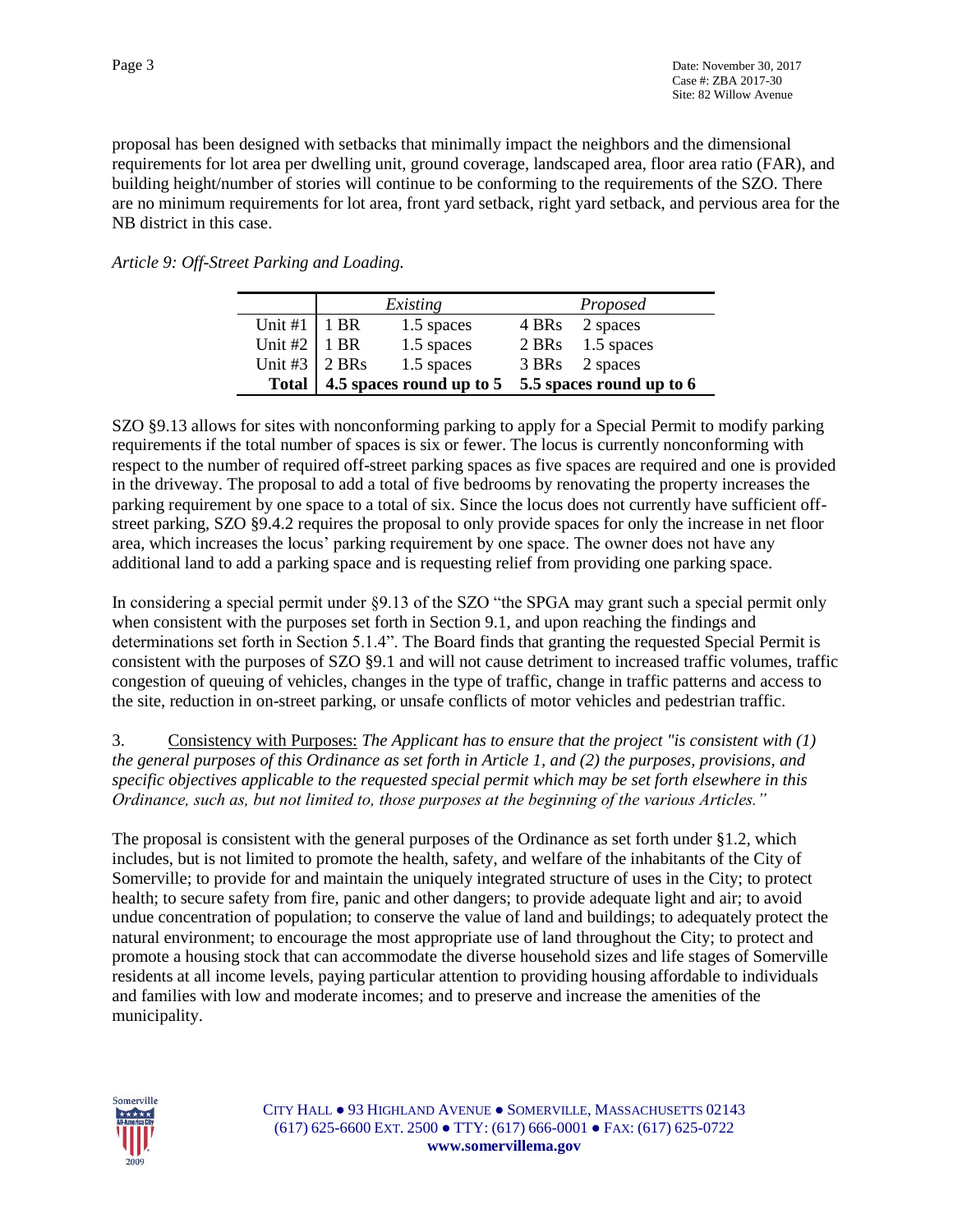The proposal is consistent with the purpose of the NB district, which is, "to establish and preserve areas for small-scale retail stores, services and offices which are located in close proximity to residential areas and which do not have undesirable impacts on the surrounding neighborhoods."

4. Site and Area Compatibility: *The Applicant has to ensure that the project "(i)s designed in a manner that is compatible with the characteristics of the built and unbuilt surrounding area, including land uses."*

*Surrounding Neighborhood:* Willow Street is primarily a residential street. However, this site is located at the intersection of Highland Avenue and Willow Street where there is some commercial activity.

*Impacts of Proposal (Design and Compatibility):* The fenestration alterations and expansion of the dormer will maintain the building's form and will fit in with the character of the neighborhood.

5. Housing Impact: Will not create adverse impacts on the stock of existing affordable housing.

6. SomerVision Plan: Complies with the applicable goals, policies and actions of the SomerVision plan, including the following, as appropriate: Preserve and enhance the character of Somerville's neighborhoods, and preserve and expand an integrated, balanced mix of safe, affordable and environmentally sound rental and homeownership units for households of all sizes and types from diverse social and economic groups.

# **III. FINDINGS FOR VARIANCE**

A Variance (§5.5) is sought to construct a rear one-story addition and three-story deck that will create a new nonconformity in the required rear yard setback requirement. The rear yard setback requirement in the NB district is ten feet plus two feet for each story above the ground floor, which would make the requirement 14 feet for this particular site. The structure is currently 16.25 feet from the rear property line; therefore, it is currently considered to be conforming to the rear yard setback requirement.<sup>1</sup>

The proposed one-story addition will extend six feet beyond the existing rear wall of the structure and the proposed deck will extend an additional eight feet beyond that on the ground level. The deck is proposed to step back on the second story and step back even further from the third story. $2$ 

| Distance of deck from rear property line |                      |  |  |
|------------------------------------------|----------------------|--|--|
| <b>Ground Floor</b>                      | $3' - 7''$           |  |  |
| Second Floor                             | $5' - 3 \frac{1}{2}$ |  |  |
| Third Floor                              | $11' - 3''$          |  |  |

 $\overline{a}$ <sup>1</sup> The plan of land, dated September 20, 2016, prepared by Massachusetts Survey Consultants that was submitted with the application indicates a measurement of 12.8 feet from the rear property line. That measurement represents the distance from the rear property line to a basement walkup door and unenclosed porch that are both 3 feet deep. Per SZO §8.6.14 (and §8.6.6), both features are allowed projections in the required rear yard setback.

<sup>&</sup>lt;sup>2</sup> Per SZO §8.6.14 (and §8.6.6), decks may project into a required rear yard setback up to one-fourth  $(½)$  of the required setback, but in no case within ten (10) feet of a rear lot line.

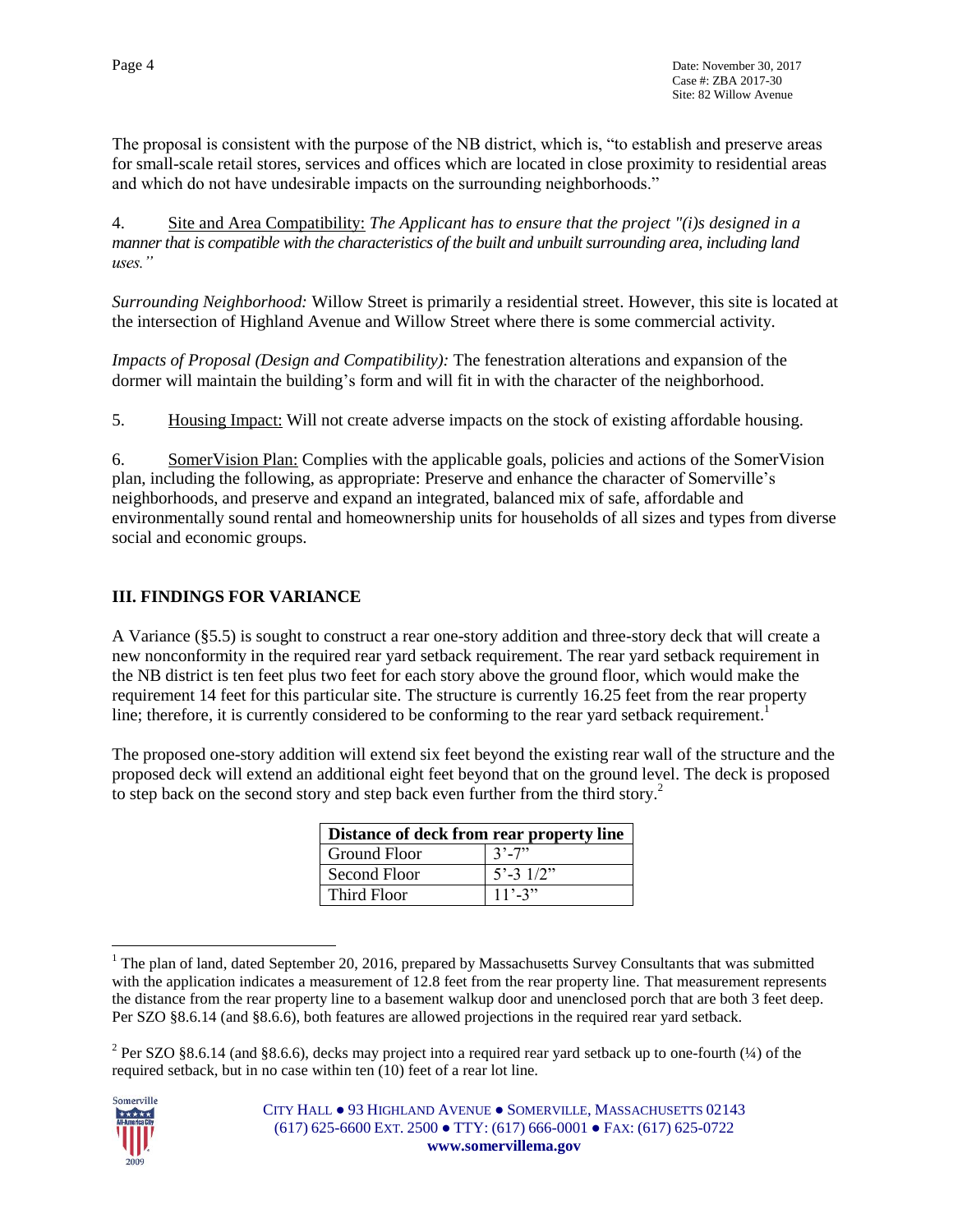In order to grant a variance the Board must make certain findings and determinations as outlined in §5.5.3 of the SZO.

1. *There are "special circumstances relating to soil conditions, shape or topography of land or structures which especially affect such land or structures but not affecting generally the zoning district in which it is located, causing substantial hardship, financial or otherwise."* 

*Applicant's response*: The lot is shallow compared to some other properties on Willow Avenue. In order to provide an accessible home for our son we need to construct a rear porch so he can enjoy the outdoors. The shallowness of the lot creates a substantial hardship because we are not able to provide our son with outdoor space in a manner that conforms to the rear setback requirements of the Somerville Zoning Ordinance. Our son's life changing situation has been an adversity for us. The reason we are renovating the first level unit into a handicap accessible home is to accommodate his needs and provide a better quality life for him. All of the external and internal aspects of the home will accommodate his disability and allow him to move around freely in a wheelchair. Living in a home that fully accommodates his disability thus would allow him to experience a better at-home lifestyle.

*Board's response*: The shape of the lot is shallow compared to other lots on this side of Willow Avenue between Summer Street and Highland Avenue. The subject lot is 76 feet deep and the average of the other seven lots on this side of Willow Avenue between Summer Street and Highland Avenue is 87 feet. However, those other seven lots are in the RA zoning district. There is a row of ten lots along Highland Avenue between Willow Avenue and West Street also in the NB district and their average depth is 78 feet.

2. *"The variance requested is the minimum variance that will grant reasonable relief to the owner, and is necessary for a reasonable use of the building or land."*

*Applicant's response*: Our family will be moving into this home to provide a handicap accessible home for our disabled son. This home would allow our son to comfortably live in a home with a better quality of life because he would be able to freely move around a handicap accessible house. In addition, we would like to extend the back porch of the home because our son could utilize the outdoor space. We believe this request is the minimum variance that will grant reasonable relief to our family and will continue to be a reasonable use of the building and land.

*Board's response*: The request will grant reasonable relief to the Applicant's/Owner's family by enhancing their son's living condition. The Board believes that the required accommodations for the Applicant/Owner cannot be provided within the existing building footprint. The proposed six foot addition on the rear of the structure is necessitated by locating two bedrooms and one bathroom on the first level, which the Applicant's/Owner's desperately need to care for their son. The Board finds that that the variance requested is the minimum variance that will grant reasonable relief to the Applicant/Owner so that they can provide an appropriate living condition for their son and for their family to care for their son.

3. *"The granting of the variance would be in harmony with the general purpose and intent of this Ordinance and would not be injurious to the neighborhood or otherwise detrimental to the public welfare."*

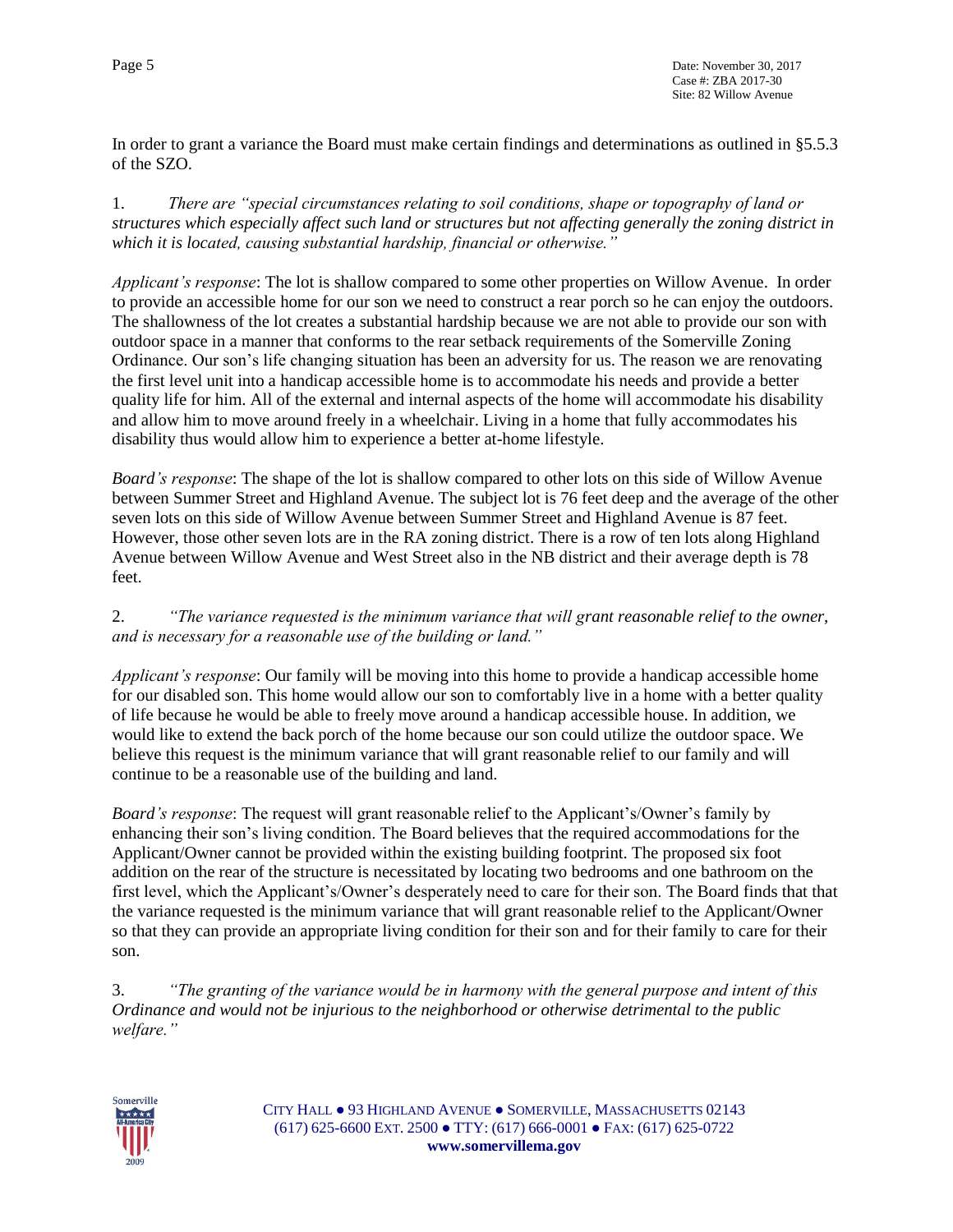*Applicant's response*: The granting of the variance will be in harmony with the general purpose and intent of the Ordinance and will not be injurious to the neighborhood or otherwise detrimental to the public welfare. Our proposal will meet the following purposes of the Ordinance: to promote the health, safety, and welfare of the inhabitants of the City of Somerville; to protect health; to secure safety from fire, panic and other dangers; to provide adequate light and air; to prevent the overcrowding of land; to conserve the value of land and buildings; and to encourage the most appropriate use of land throughout the City; to protect and promote a housing stock that can accommodate the diverse household sizes and life stages of Somerville residents.

*Board's response*: If approved, the proposed addition would have a minimal impact on the neighborhood as the rear addition will not have much visibility from the street and directly behind the subject property is a garage.

## **DECISION:**

#### **Special Permit under §4.4.1 and §9.13**

Present and sitting were Members Orsola Susan Fontano, Richard Rossetti, Elaine Severino, Danielle Evans, Anne Brockelman, and Josh Safdie with Pooja Phaltankar absent. Upon making the above findings, Richard Rossetti made a motion to approve the request for a Special Permit. Elaine Severino seconded the motion. Wherefore the Zoning Board of Appeals voted **5-0** to **APPROVE** the request. In addition the following conditions were attached:

### **Variance under §5.5 and §8**

Present and sitting were Members Orsola Susan Fontano, Richard Rossetti, Elaine Severino, Danielle Evans, Anne Brockelman, and Josh Safdie with Pooja Phaltankar absent. Upon making the above findings, Richard Rossetti made a motion to approve the request for a Variance. Elaine Severino seconded the motion. Wherefore the Zoning Board of Appeals voted **5-0** to **APPROVE** the request. In addition the following conditions were attached:

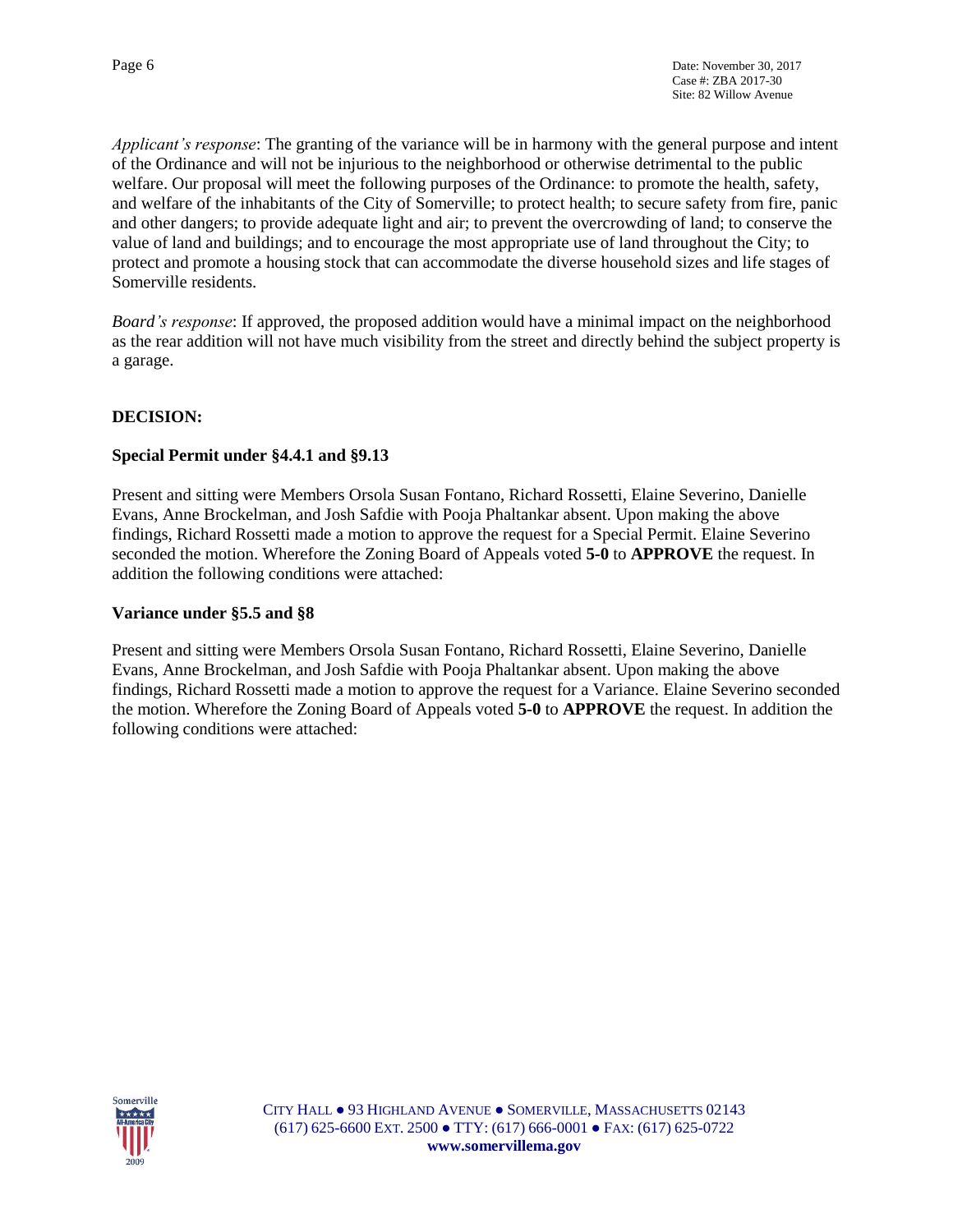|                |                                                                                                        |                                                                                                                          | <b>Timeframe</b>    |                       |              |
|----------------|--------------------------------------------------------------------------------------------------------|--------------------------------------------------------------------------------------------------------------------------|---------------------|-----------------------|--------------|
| #              | <b>Condition</b>                                                                                       |                                                                                                                          | for                 | Verified<br>(initial) | <b>Notes</b> |
|                | Approval is for a rear addition and rear decks as well as                                              |                                                                                                                          | Compliance<br>BP/CO | ISD/Pln               |              |
|                | interior and exterior renovations. This approval is based                                              |                                                                                                                          |                     |                       |              |
|                | upon the following application materials and the plans                                                 |                                                                                                                          |                     | g.                    |              |
|                | submitted by the Applicant:                                                                            |                                                                                                                          |                     |                       |              |
|                | Date (Stamp Date)                                                                                      | Submission                                                                                                               |                     |                       |              |
|                |                                                                                                        | Initial application                                                                                                      |                     |                       |              |
|                | March 30, 2017                                                                                         | submitted to the City                                                                                                    |                     |                       |              |
|                |                                                                                                        | Clerk's Office                                                                                                           |                     |                       |              |
|                | September 20, 2016                                                                                     | Survey plan of land                                                                                                      |                     |                       |              |
|                |                                                                                                        | Title Sheet and existing                                                                                                 |                     |                       |              |
| 1              | July 28, 2017                                                                                          | conditions (A.010, A.020,                                                                                                |                     |                       |              |
|                |                                                                                                        | and A.030)                                                                                                               |                     |                       |              |
|                |                                                                                                        | Modified plans submitted                                                                                                 |                     |                       |              |
|                | August 16, 2017                                                                                        | to OSPCD (A.000, A.001,                                                                                                  |                     |                       |              |
|                |                                                                                                        | A.102, A.103, A.301,                                                                                                     |                     |                       |              |
|                |                                                                                                        | A.302, and A.303)                                                                                                        |                     |                       |              |
|                |                                                                                                        | Modified plan submitted to                                                                                               |                     |                       |              |
|                | November 16, 2017                                                                                      | <b>OSPCD</b> (A.101)                                                                                                     |                     |                       |              |
|                | October 12, 2017                                                                                       | Landscape Plan                                                                                                           |                     |                       |              |
|                |                                                                                                        |                                                                                                                          |                     |                       |              |
|                |                                                                                                        | Any changes to the approved site plan or elevations/use that                                                             |                     |                       |              |
|                | are not <i>de minimis</i> must receive SPGA approval.                                                  |                                                                                                                          |                     |                       |              |
|                | <b>Pre-Construction</b>                                                                                | The proposed basement finished floor elevation shall not be                                                              | <b>BP</b>           | Eng.                  |              |
|                |                                                                                                        |                                                                                                                          |                     |                       |              |
| $\overline{2}$ |                                                                                                        | less than is 1 foot above the Seasonal High Ground Water<br>elevation. The seasonal high ground water elevation shall be |                     |                       |              |
|                |                                                                                                        | determined by a Massachusetts certified soil evaluator and                                                               |                     |                       |              |
|                | stated on a signed soil test pit log.                                                                  |                                                                                                                          |                     |                       |              |
|                |                                                                                                        | The Applicant must contact the Engineering Department to                                                                 | <b>BP</b>           | Eng                   |              |
|                | coordinate the timeline for cutting or opening the street                                              |                                                                                                                          |                     |                       |              |
| 3              | and/or sidewalk for utility connections or other                                                       |                                                                                                                          |                     |                       |              |
|                | construction. There is a moratorium on opening streets from                                            |                                                                                                                          |                     |                       |              |
|                | November 1st to April 1st and there is a list of streets that<br>have additional opening restrictions. |                                                                                                                          |                     |                       |              |
|                | <b>Construction Impacts</b>                                                                            |                                                                                                                          |                     |                       |              |
|                |                                                                                                        | The applicant shall post the name and phone number of the                                                                | During              | Plng.                 |              |
| $\overline{4}$ | general contractor at the site entrance where it is visible to                                         |                                                                                                                          | Construction        |                       |              |
|                | people passing by.                                                                                     |                                                                                                                          |                     |                       |              |
|                | The Applicant shall at their expense replace any existing                                              |                                                                                                                          | CO                  | <b>DPW</b>            |              |
|                |                                                                                                        | equipment (including, but not limited to street sign poles,                                                              |                     |                       |              |
|                | signs, traffic signal poles, traffic signal equipment, wheel                                           |                                                                                                                          |                     |                       |              |
| 5              | chair ramps, granite curbing, etc) and the entire sidewalk                                             |                                                                                                                          |                     |                       |              |
|                | immediately abutting the subject property if damaged as a                                              |                                                                                                                          |                     |                       |              |
|                | result of construction activity. All new sidewalks and                                                 |                                                                                                                          |                     |                       |              |
|                | driveways must be constructed to DPW standard.                                                         |                                                                                                                          |                     |                       |              |

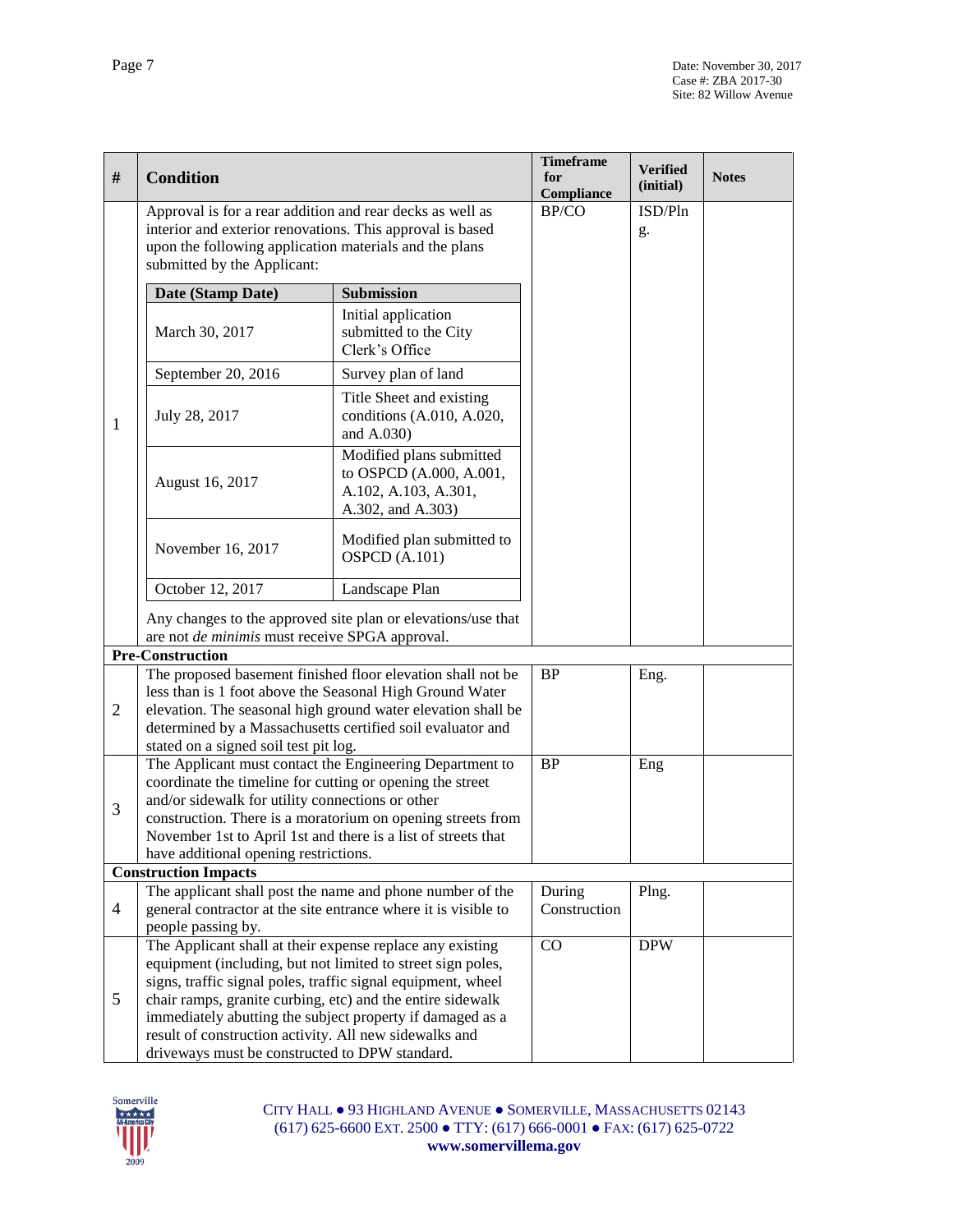| 6              | All construction materials and equipment must be stored<br>onsite. If occupancy of the street layout is required, such<br>occupancy must be in conformance with the requirements of<br>the Manual on Uniform Traffic Control Devices and the<br>prior approval of the Traffic and Parking Department must<br>be obtained.                                                                                                                                                                                                                                                                                                                      | During<br>Construction | T&P                                |  |  |
|----------------|------------------------------------------------------------------------------------------------------------------------------------------------------------------------------------------------------------------------------------------------------------------------------------------------------------------------------------------------------------------------------------------------------------------------------------------------------------------------------------------------------------------------------------------------------------------------------------------------------------------------------------------------|------------------------|------------------------------------|--|--|
| <b>Design</b>  |                                                                                                                                                                                                                                                                                                                                                                                                                                                                                                                                                                                                                                                |                        |                                    |  |  |
| $\overline{7}$ | Applicant shall provide final material samples for siding,<br>trim, windows, fences, and doors to Planning Staff for<br>review and approval prior to the issuance of a building<br>permit.                                                                                                                                                                                                                                                                                                                                                                                                                                                     | <b>BP</b>              | Plng.                              |  |  |
| 8              | An exterior light and electrical receptacle is required for the<br>first (or all) level of the porch and an electrical receptacle is<br>required for the second level (if there is no access to the<br>ground).                                                                                                                                                                                                                                                                                                                                                                                                                                | Final sign<br>off      | Wiring<br>Inspecto<br>$\mathbf{r}$ |  |  |
| <b>Site</b>    |                                                                                                                                                                                                                                                                                                                                                                                                                                                                                                                                                                                                                                                |                        |                                    |  |  |
| 9              | Landscaping shall be installed and maintained in<br>compliance with the American Nurserymen's Association<br>Standards;                                                                                                                                                                                                                                                                                                                                                                                                                                                                                                                        | Perpetual              | Plng. $/$<br><b>ISD</b>            |  |  |
|                | <b>Miscellaneous</b>                                                                                                                                                                                                                                                                                                                                                                                                                                                                                                                                                                                                                           |                        |                                    |  |  |
| 10             | Gas and electric meters shall not be on the front of the<br>structure. Gas and electric meters may be located on the<br>side of the structure but shall be screened from the street by<br>a hardy, staff approved evergreen planting. Utilities shall<br>not be located adjacent to windows and shall not impact any<br>parking, landscaping, or egress. The provisions of this<br>condition may be waived by staff if the applicant submits a<br>letter from the utility, signed by a utility representative, on<br>utility letterhead, indicating that there is no feasible<br>alternative to placing meters in violation of this condition. | $\rm CO$               | <b>ISD</b>                         |  |  |
| 11             | Electrical conduits on the exterior facades of buildings shall<br>be painted to match the wall material to which they are<br>attached. Conduits are not allowed on the front of any<br>structure.                                                                                                                                                                                                                                                                                                                                                                                                                                              | CO                     | Plng.                              |  |  |
| 12             | Garbage and recycling locations shall be clearly indicated<br>on site plans. Storage areas shall be inside of the structure<br>or shall be fully screened from view from both the public<br>way and abutters by an appropriate material reviewed and<br>approved by staff. The location shall not impact any<br>parking, landscaping, or egress.                                                                                                                                                                                                                                                                                               | <b>BP</b>              | Plng.                              |  |  |
| 13             | Granting of the applied for use or alteration does not include<br>the provision for short term rental uses, such as AirBnB,<br>VRBO, or the like. Separate approvals are needed for the<br>aforementioned uses.                                                                                                                                                                                                                                                                                                                                                                                                                                | Ongoing                | ISD /<br>Plng.                     |  |  |
|                | <b>Public Safety</b>                                                                                                                                                                                                                                                                                                                                                                                                                                                                                                                                                                                                                           |                        |                                    |  |  |
| 14             | The Applicant or Owner shall meet the Fire Prevention<br>Bureau's requirements.                                                                                                                                                                                                                                                                                                                                                                                                                                                                                                                                                                | CO                     | FP                                 |  |  |
| 15             | Per Somerville fire safety regulations, grills, barbecues,<br>chimineas and the like are NOT permitted on decks or<br>porches.                                                                                                                                                                                                                                                                                                                                                                                                                                                                                                                 | Perpetual              | FP/ISD                             |  |  |

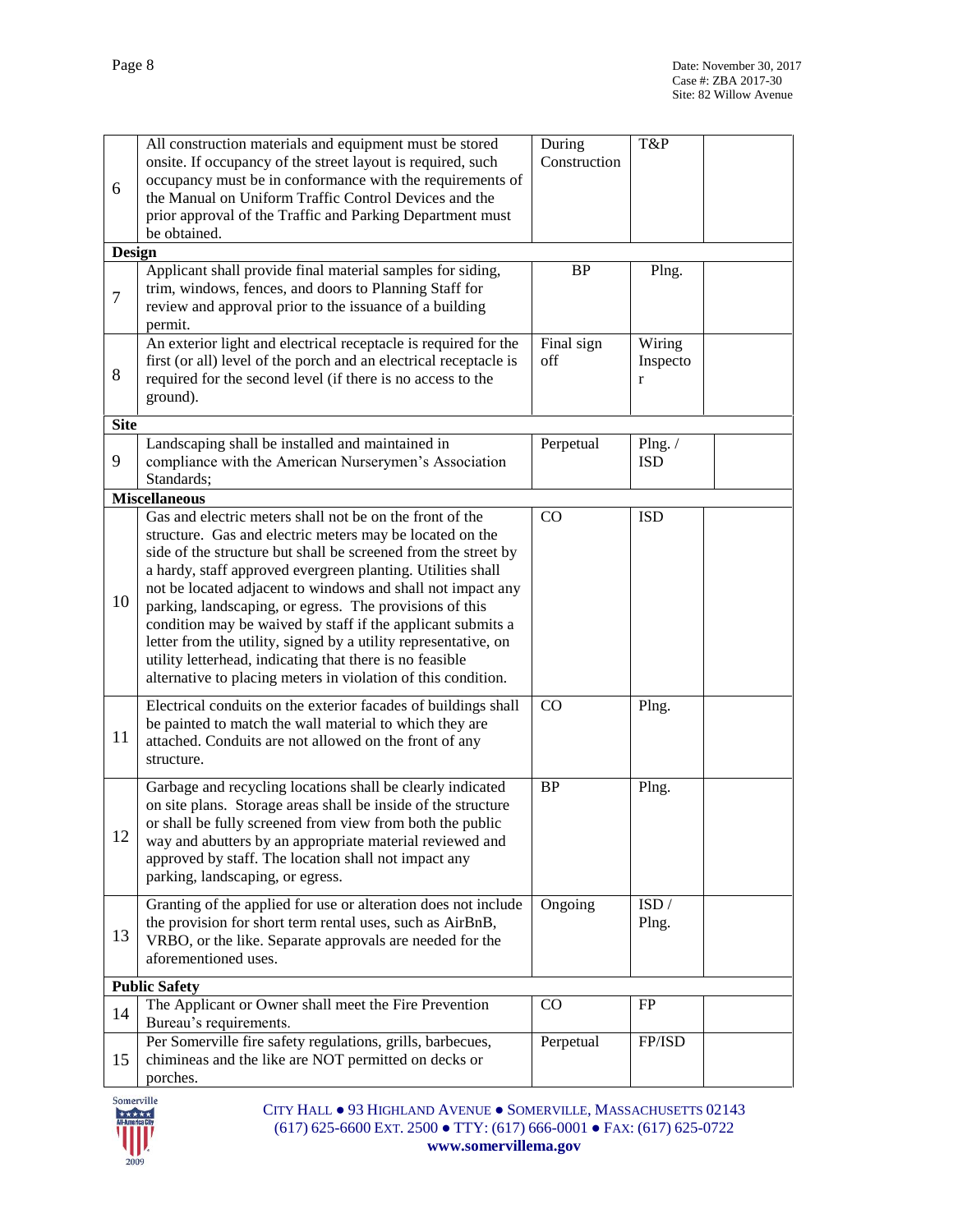| 16 | To the extent possible, all exterior lighting must be confined<br>to the subject property, cast light downward and must not<br>intrude, interfere or spill onto neighboring properties. | CO.        | Plng. |  |
|----|-----------------------------------------------------------------------------------------------------------------------------------------------------------------------------------------|------------|-------|--|
|    | <b>Final Sign-Off</b>                                                                                                                                                                   |            |       |  |
|    | The Applicant shall contact Planning Staff at least five                                                                                                                                | Final sign | Plng. |  |
|    | working days in advance of a request for a final inspection                                                                                                                             | off        |       |  |
| 17 | by Inspectional Services to ensure the proposal was                                                                                                                                     |            |       |  |
|    | constructed in accordance with the plans and information                                                                                                                                |            |       |  |
|    | submitted and the conditions attached to this approval.                                                                                                                                 |            |       |  |